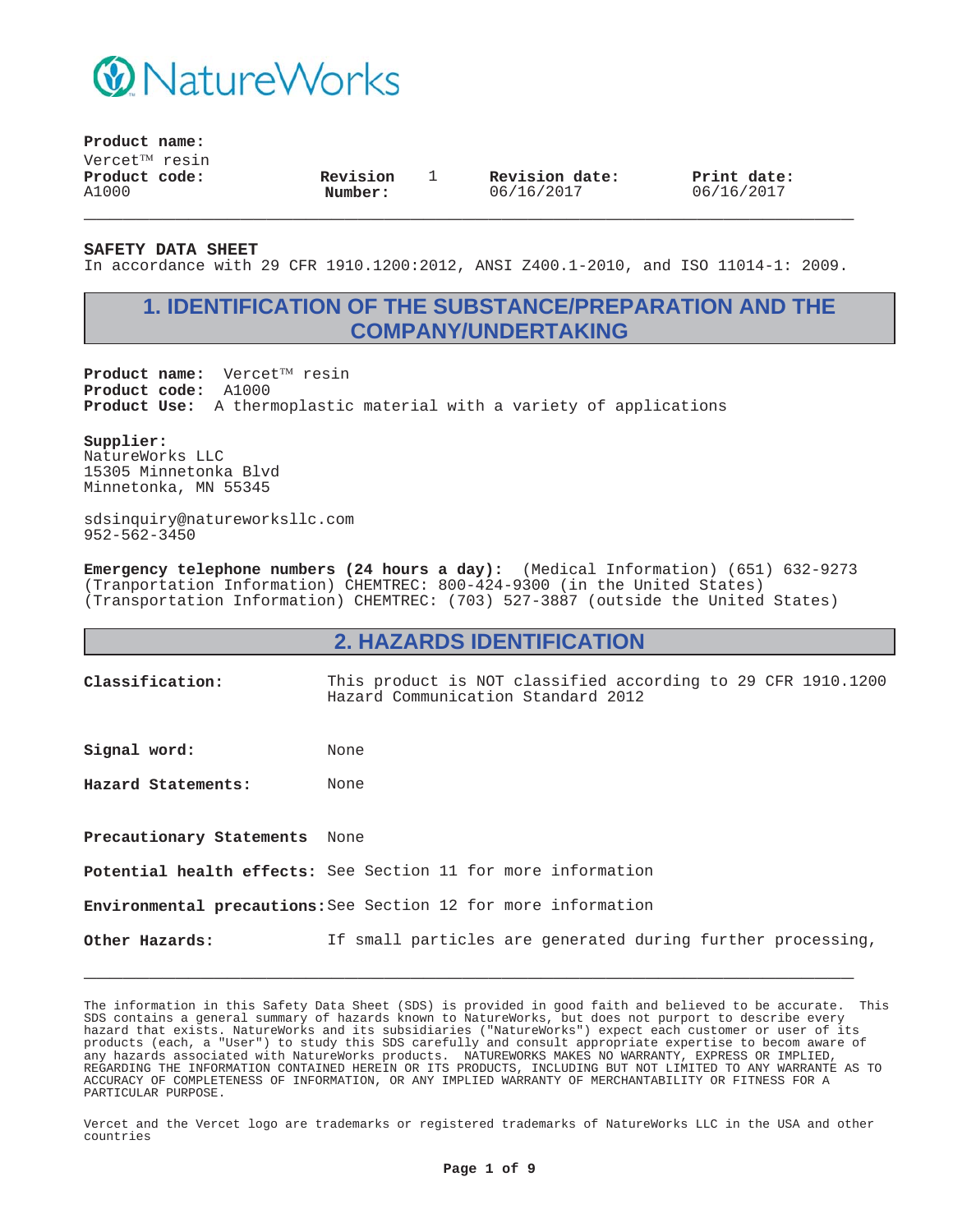

**Product name:** Vercet<sup>TM</sup> resin **\_\_\_\_\_\_\_\_\_\_\_\_\_\_\_\_\_\_\_\_\_\_\_\_\_\_\_\_\_\_\_\_\_\_\_\_\_\_\_\_\_\_\_\_\_\_\_\_\_\_\_\_\_\_\_\_\_\_\_ Product code:** A1000 **Revision Number:** 1 **Revision date:** 06/16/2017

**Print date:** 06/16/2017

handling, or by other means,combustible dust concentrations in air may form. See Section 7 and 8 for additional information.

## **3. COMPOSITION/INFORMATION ON INGREDIENTS**

| Chemical name and CAS                                                                               | Weight % | <b>OSHA Exposure</b><br>Limits: | <b>ACGIH Exposure</b><br>Limits: |
|-----------------------------------------------------------------------------------------------------|----------|---------------------------------|----------------------------------|
|                                                                                                     | >98      | None                            | None                             |
| Polylactide resin                                                                                   |          |                                 |                                  |
| $9051 - 89 - 2$                                                                                     |          |                                 |                                  |
| All ingredients in quantities > 1 0% (0 1% for garginogens) that are notentially hazardous per OSHA |          |                                 |                                  |

1.0% (0.1% for carcinogens) that are potentially hazardous per OSHA definitions.

Other standards: This material can generate Particulates Not Otherwise Classifiable (PNOC). The Occupational Safety and Health Administration (OSHA) PEL/TWA for PNOC is 15 mg/m<sup>3</sup> for total dust and 5 mg/m<sup>3</sup> for the respirable fraction. The American Conference of Governmental Industrial Hygienists (ACGIH) TLV/TWA for PNOC is 10 mg/m<sup>3</sup> for inhalable particulates and 3 mg/m<sup>3</sup> for respirable particulates.

Additional Information: No information available

### **4. FIRST AID MEASURES**

**Emergency telephone numbers (24 hours a day):** (Medical Information) (651) 632-9273

(Tranportation Information) CHEMTREC: 800-424-9300 (in the United States)

(Transportation Information) CHEMTREC: (703) 527-3887 (outside the United States)

**Eye contact:** Rinse immediately with plenty of water, also under the eyelids, for at least 15 minutes Call a physician immediately

**Skin contact:** Adverse effects are not expected from accidental skin contact following occupational exposure. After contact with skin, wash immediately with plenty of water If skin irritation persists, call a physician Cool skin rapidly with cold water after contact with hot polymer. DO NOT attempt to remove hot polymer from skin or contaminated clothing as skin may be easily damaged. Call a physician immediately

**Inhalation:** Move to fresh air. Call a physician immediately.

**Ingestion:** Drink water as a precaution. Never give anything by mouth to an unconscious person Do not induce vomiting without medical advice Call a physician immediately

**\_\_\_\_\_\_\_\_\_\_\_\_\_\_\_\_\_\_\_\_\_\_\_\_\_\_\_\_\_\_\_\_\_\_\_\_\_\_\_\_\_\_\_\_\_\_\_\_\_\_\_\_\_\_\_\_\_\_\_**

The information in this Safety Data Sheet (SDS) is provided in good faith and believed to be accurate. This SDS contains a general summary of hazards known to NatureWorks, but does not purport to describe every hazard that exists. NatureWorks and its subsidiaries ("NatureWorks") expect each customer or user of its products (each, a "User") to study this SDS carefully and consult appropriate expertise to becom aware of any hazards associated with NatureWorks products. NATUREWORKS MAKES NO WARRANTY, EXPRESS OR IMPLIED, REGARDING THE INFORMATION CONTAINED HEREIN OR ITS PRODUCTS, INCLUDING BUT NOT LIMITED TO ANY WARRANTE AS TO ACCURACY OF COMPLETENESS OF INFORMATION, OR ANY IMPLIED WARRANTY OF MERCHANTABILITY OR FITNESS FOR A PARTICULAR PURPOSE.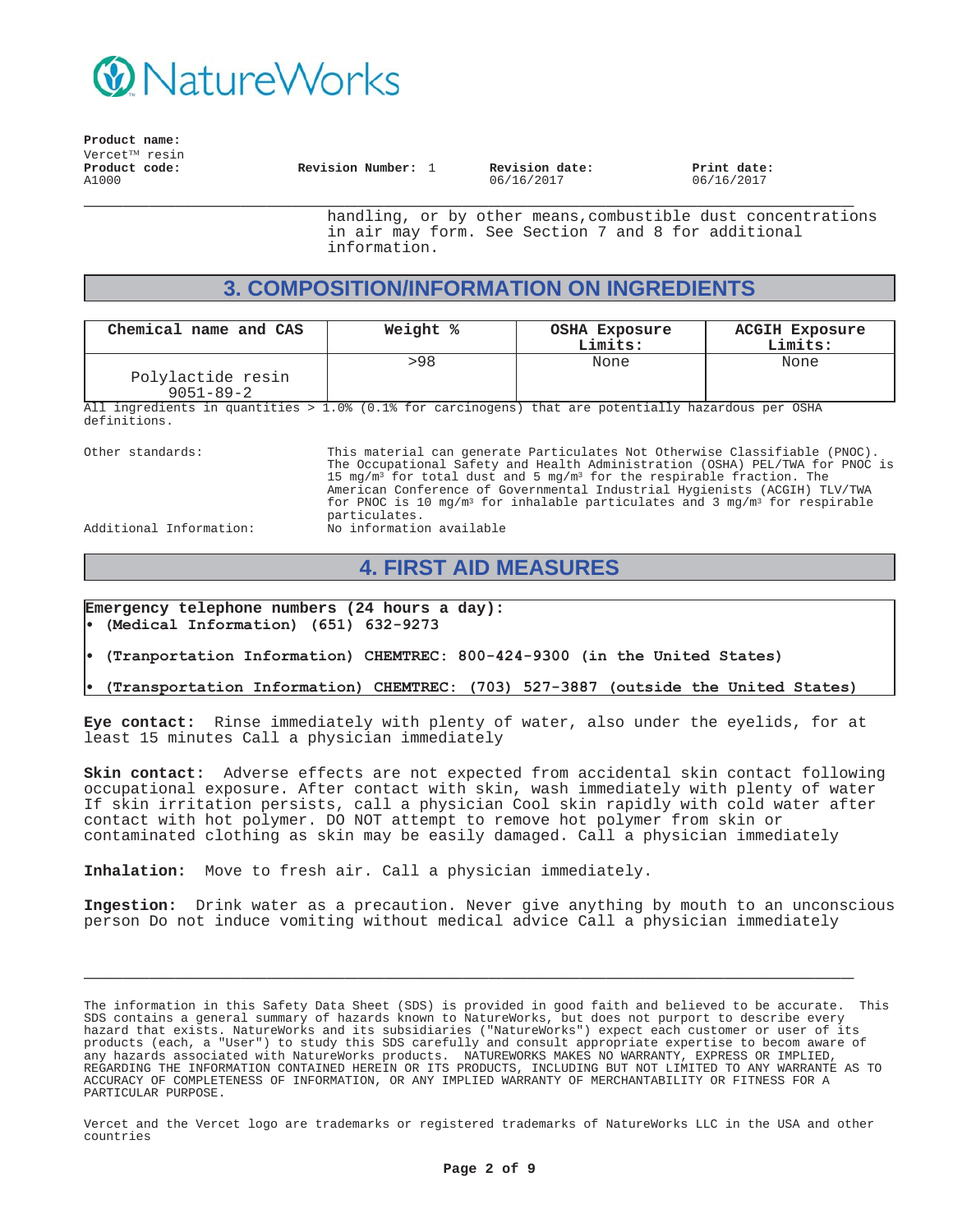

**Product name:**  $V$ ercet $T^M$  resin **\_\_\_\_\_\_\_\_\_\_\_\_\_\_\_\_\_\_\_\_\_\_\_\_\_\_\_\_\_\_\_\_\_\_\_\_\_\_\_\_\_\_\_\_\_\_\_\_\_\_\_\_\_\_\_\_\_\_\_ Product code:** A1000 **Revision Number:** 1 **Revision date:**

06/16/2017

**Print date:** 06/16/2017

**Notes to physician:** Treat symptomatically

# **5. FIRE-FIGHTING MEASURES**

**Flammability: Autoignition temperature:** 388C

**Flammability Limits in Air: Flammable limits in air - lower (%):** Not applicable **Flammable limits in air - upper (%):** Not applicable

**Suitable extinguishing media:** Foam, Water, Carbon dioxide (CO2), Dry chemical, Alcohol resistant foams are preferred if available. General-purpose synthetic foams (including AFFF) or protein foams may function, but much less effectively.

**Unsuitable extinguishing media** None known

**Special protective equipment for firefighters:** As in any fire, wear self-contained breathing apparatus pressure-demand, MSHA/NIOSH (approved or equivalent) and full protective gear.

**Under fire conditions:** Cool containers / tanks with water spray Water mist may be used to cool closed containers Fine dust dispersed in air may ignite. Risks of ignition followed by flame propagation or secondary explosions shall be prevented by avoiding accumulation of dust, e.g. on floors and ledges.

### **6. ACCIDENTAL RELEASE MEASURES**

**Personal precautions:** Use personal protective equipment. Avoid contact with skin and eyes. Avoid dust formation. Remove all sources of ignition. Sweep up to prevent slipping hazard.

**Environmental precautions:** Do not flush into surface water or sanitary sewer system Do not allow material to contaminate ground water system.

**Methods for cleaning up:** Clean up promptly by scoop or vacuum. Sweep up and shovel into suitable containers for disposal.

**\_\_\_\_\_\_\_\_\_\_\_\_\_\_\_\_\_\_\_\_\_\_\_\_\_\_\_\_\_\_\_\_\_\_\_\_\_\_\_\_\_\_\_\_\_\_\_\_\_\_\_\_\_\_\_\_\_\_\_**

The information in this Safety Data Sheet (SDS) is provided in good faith and believed to be accurate. This SDS contains a general summary of hazards known to NatureWorks, but does not purport to describe every hazard that exists. NatureWorks and its subsidiaries ("NatureWorks") expect each customer or user of its products (each, a "User") to study this SDS carefully and consult appropriate expertise to becom aware of any hazards associated with NatureWorks products. NATUREWORKS MAKES NO WARRANTY, EXPRESS OR IMPLIED, REGARDING THE INFORMATION CONTAINED HEREIN OR ITS PRODUCTS, INCLUDING BUT NOT LIMITED TO ANY WARRANTE AS TO ACCURACY OF COMPLETENESS OF INFORMATION, OR ANY IMPLIED WARRANTY OF MERCHANTABILITY OR FITNESS FOR A PARTICULAR PURPOSE.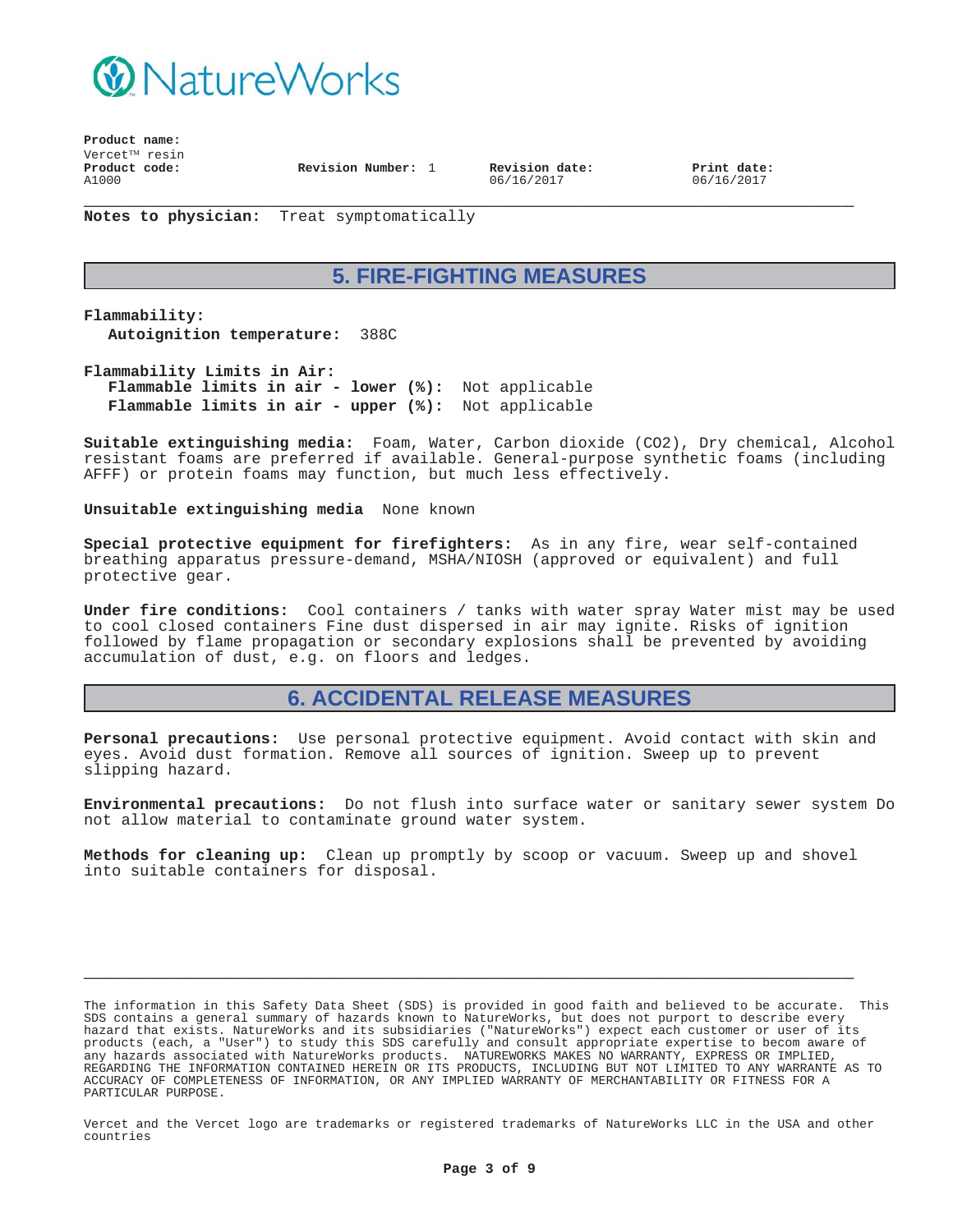

**Product name:**  $V$ ercet $T^M$  resin **Product code:** A1000

**Revision Number:** 1 **Revision date:** 06/16/2017

**Print date:** 06/16/2017

## **7. HANDLING AND STORAGE**

**\_\_\_\_\_\_\_\_\_\_\_\_\_\_\_\_\_\_\_\_\_\_\_\_\_\_\_\_\_\_\_\_\_\_\_\_\_\_\_\_\_\_\_\_\_\_\_\_\_\_\_\_\_\_\_\_\_\_\_**

**Safe handling advice:** Use personal protective equipment as required. Avoid contact with skin and eyes. Low hazard for usual industrial or commercial handling. Workers should be protected from the possibility of contact with molten material during fabrication. Avoid dust formation. If small particles are generated during further procecssing, handling, or by other means, combustible dust concentrations in air may form.

**Storage:** Store at temperatures not exceeding 50 °C/ 122 °F. Keep cool No special restrictions on storage with other products.

**Precautions:** No special precautions required.

## **8. EXPOSURE CONTROLS/PERSONAL PROTECTION**

#### **Exposure Control:**

**Engineering measures:** Where reasonably practicable this should be achieved by the use of local exhaust ventilation and good general extraction. Provide appropriate exhaust ventilation at places where dust is formed.

**Exposure limits:** None established. This material can generate Particulates Not Otherwise Classifiable (PNOC). The Occupational Safety and Health Administration (OSHA) PEL/TWA for PNOC is 15 mg/m<sup>3</sup> for total dust and 5 mg/m<sup>3</sup> for the respirable fraction. The American Conference of Governmental Industrial Hygienists (ACGIH) TLV/TWA for PNOC is 10 mg/m<sup>3</sup> for inhalable particulates and 3 mg/m<sup>3</sup> for respirable particulates.

#### **Personal protective equipment:**

**Eye protection:** Safety glasses with side-shields. Goggles

**Skin and body protection:** Impervious clothing

**Respiratory protection:** Respirator must be worn if exposed to dust. Wear respirator with dust filter. Respiratory protection is needed if any of the exposure limits in Section 3 are exceeded. Consult an industrial hygiene professional prior to respirator selection and use. Use a postive-pressure air supplied respirator if there is any potential for an uncontrolled release, exposure levels are not known, or any other circumstances where air-purifying respirators may not provide adequate protection. WARNING: Air purifying respirators do not protect workers in oxygen-deficient atmospheres.

The information in this Safety Data Sheet (SDS) is provided in good faith and believed to be accurate. This SDS contains a general summary of hazards known to NatureWorks, but does not purport to describe every hazard that exists. NatureWorks and its subsidiaries ("NatureWorks") expect each customer or user of its products (each, a "User") to study this SDS carefully and consult appropriate expertise to becom aware of any hazards associated with NatureWorks products. NATUREWORKS MAKES NO WARRANTY, EXPRESS OR IMPLIED, REGARDING THE INFORMATION CONTAINED HEREIN OR ITS PRODUCTS, INCLUDING BUT NOT LIMITED TO ANY WARRANTE AS TO ACCURACY OF COMPLETENESS OF INFORMATION, OR ANY IMPLIED WARRANTY OF MERCHANTABILITY OR FITNESS FOR A PARTICULAR PURPOSE.

**\_\_\_\_\_\_\_\_\_\_\_\_\_\_\_\_\_\_\_\_\_\_\_\_\_\_\_\_\_\_\_\_\_\_\_\_\_\_\_\_\_\_\_\_\_\_\_\_\_\_\_\_\_\_\_\_\_\_\_**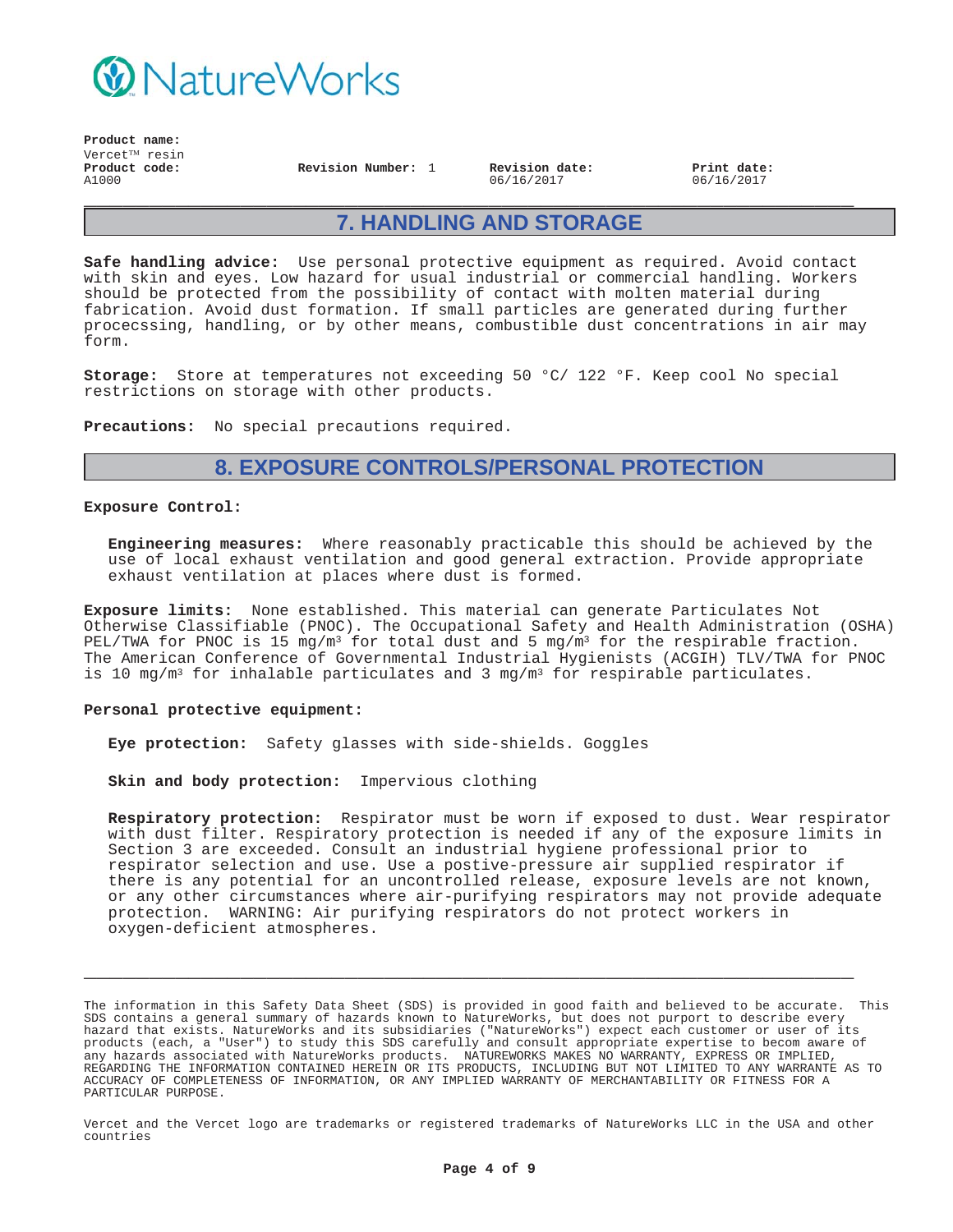

| Product name:              |                    |                              |                           |
|----------------------------|--------------------|------------------------------|---------------------------|
| Vercet <sup>TM</sup> resin |                    |                              |                           |
| Product code:<br>A1000     | Revision Number: 1 | Revision date:<br>06/16/2017 | Print date:<br>06/16/2017 |
|                            |                    |                              |                           |

**Hand protection:** Preventive skin protection.

**Hygiene measures:** Avoid contact with skin, eyes and clothing.

**Special hazard:** Workers should be protected from the possibility of contact with molten material during fabrication.

### **9. PHYSICAL AND CHEMICAL PROPERTIES**

Physical state: Solid Appearance: Clear, translucent, opaque, pellets.<br>
Color: Clear, Translucent, Opaque **Color:** Clear, Translucent, Opaque **Odor:** Sweet<br> **DH:** No in No information available<br>Not determined **Vapor pressure:**<br>Vapor density: Not determined<br>Not determined **Evaporation rate: Partition Coefficient (n-octanol/water)** Not determined **Density:** 1.25 **Decomposition temperature:** 482F (250C) **Boiling point / boiling range:** Not applicable **Melting point / melting range:** 150-180C (302- 356F), Tg (Glass Transition Temperature): 55-60C (131-140F) **Autoignition temperature:** 388C **Freezing point °C** Not determined Flash point: Not determined **Flammability:** No information available **Flammability Limits in Air:** No information available **Water solubility:** Insoluble **Solubility in other solvents:** Not determined **Solubility:** No information available **Other Standards:** None

#### **10. STABILITY AND REACTIVITY**

**Reactivity:** None expected under conditions of normal use.

**Chemical stability:** Stable under recommended storage conditions.

**Conditions to avoid:** Temperatures above 446F (230 °C). Avoid keeping resin molten for excessive periods of time at elevated temperatures. Prolonged exposure will cause polymer degradation

**\_\_\_\_\_\_\_\_\_\_\_\_\_\_\_\_\_\_\_\_\_\_\_\_\_\_\_\_\_\_\_\_\_\_\_\_\_\_\_\_\_\_\_\_\_\_\_\_\_\_\_\_\_\_\_\_\_\_\_**

The information in this Safety Data Sheet (SDS) is provided in good faith and believed to be accurate. This SDS contains a general summary of hazards known to NatureWorks, but does not purport to describe every hazard that exists. NatureWorks and its subsidiaries ("NatureWorks") expect each customer or user of its products (each, a "User") to study this SDS carefully and consult appropriate expertise to becom aware of any hazards associated with NatureWorks products. NATUREWORKS MAKES NO WARRANTY, EXPRESS OR IMPLIED, REGARDING THE INFORMATION CONTAINED HEREIN OR ITS PRODUCTS, INCLUDING BUT NOT LIMITED TO ANY WARRANTE AS TO ACCURACY OF COMPLETENESS OF INFORMATION, OR ANY IMPLIED WARRANTY OF MERCHANTABILITY OR FITNESS FOR A PARTICULAR PURPOSE.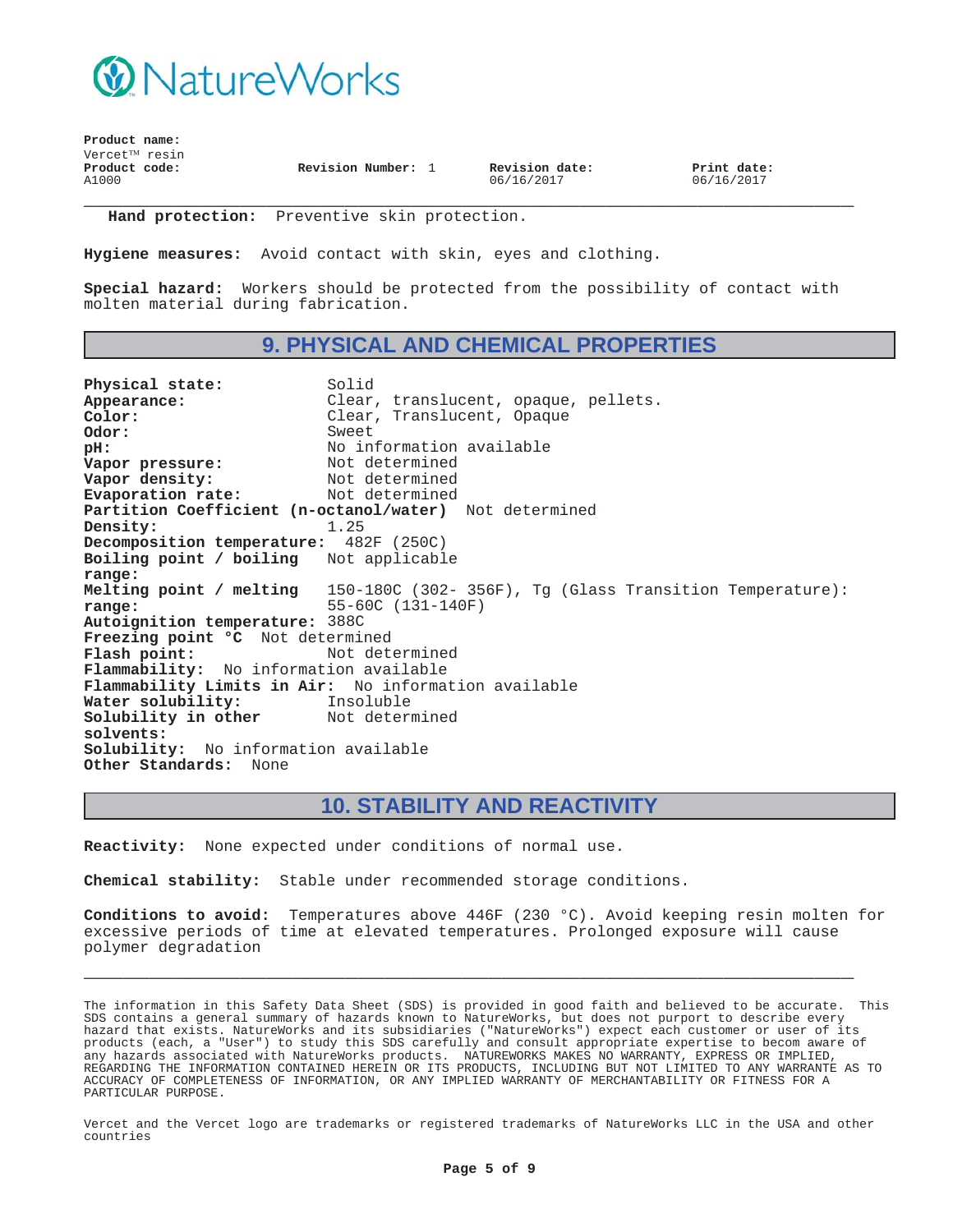

**Product name:** Vercet<sup>™</sup> resin **Product code:** A1000

**Revision Number:** 1 **Revision date:**

06/16/2017

**Print date:** 06/16/2017

**Materials to avoid:** Oxidizing agents, Strong bases

**Hazardous decomposition products:** Burning produces obnoxious and toxic fumes, Aldehydes, Carbon monoxide (CO), carbon dioxide (CO2)

**Possibility of hazardous reactions:** None expected under conditions of normal use

**\_\_\_\_\_\_\_\_\_\_\_\_\_\_\_\_\_\_\_\_\_\_\_\_\_\_\_\_\_\_\_\_\_\_\_\_\_\_\_\_\_\_\_\_\_\_\_\_\_\_\_\_\_\_\_\_\_\_\_**

**Polymerization:** Not applicable

### **11. TOXICOLOGICAL INFORMATION**

**Principle routes of exposure:** Eye contact, Skin contact, Inhalation, Ingestion.

**Acute toxicity:** There were no target organ effects noted following ingestion or dermal exposure in animal studies.

**Local effects:** Product dust may be irritating to eyes, skin and respiratory system Resin particles, like other inert materials, are mechanically irritating to eyes. Ingestion may cause gastrointestinal irritation, nausea, vomiting and diarrhea

**Specific effects:** May cause skin irritation and/or dermatitis, Ingestion may cause gastrointestinal irritation, nausea, vomiting and diarrhea, Inhalation of dust may cause shortness of breath, tightness of the chest, a sore throat and cough, Burning produces irritant fumes.

**Long term toxicity** Did not cause skin allergic reactions in skin sensitization studies using guinea pigs.

**Mutagenic effects:** Not mutagenic in AMES Test

**Reproductive toxicity:** No data is available on the product itself.

**Carcinogenic effects:** This product does not contain any carcinogens or potential carcinogens as listed by OSHA, IARC or NTP

**Target organ effects:** There were no target organ effects noted following ingestion or dermal exposure in animal studies.

**Skin:** LD50/dermal/rabbit > 2000 mg/kg

**Ingestion:** LD50/ oral/ rat > 5000 mg/kg

The information in this Safety Data Sheet (SDS) is provided in good faith and believed to be accurate. This SDS contains a general summary of hazards known to NatureWorks, but does not purport to describe every hazard that exists. NatureWorks and its subsidiaries ("NatureWorks") expect each customer or user of its products (each, a "User") to study this SDS carefully and consult appropriate expertise to becom aware of any hazards associated with NatureWorks products. NATUREWORKS MAKES NO WARRANTY, EXPRESS OR IMPLIED, REGARDING THE INFORMATION CONTAINED HEREIN OR ITS PRODUCTS, INCLUDING BUT NOT LIMITED TO ANY WARRANTE AS TO ACCURACY OF COMPLETENESS OF INFORMATION, OR ANY IMPLIED WARRANTY OF MERCHANTABILITY OR FITNESS FOR A PARTICULAR PURPOSE.

**\_\_\_\_\_\_\_\_\_\_\_\_\_\_\_\_\_\_\_\_\_\_\_\_\_\_\_\_\_\_\_\_\_\_\_\_\_\_\_\_\_\_\_\_\_\_\_\_\_\_\_\_\_\_\_\_\_\_\_**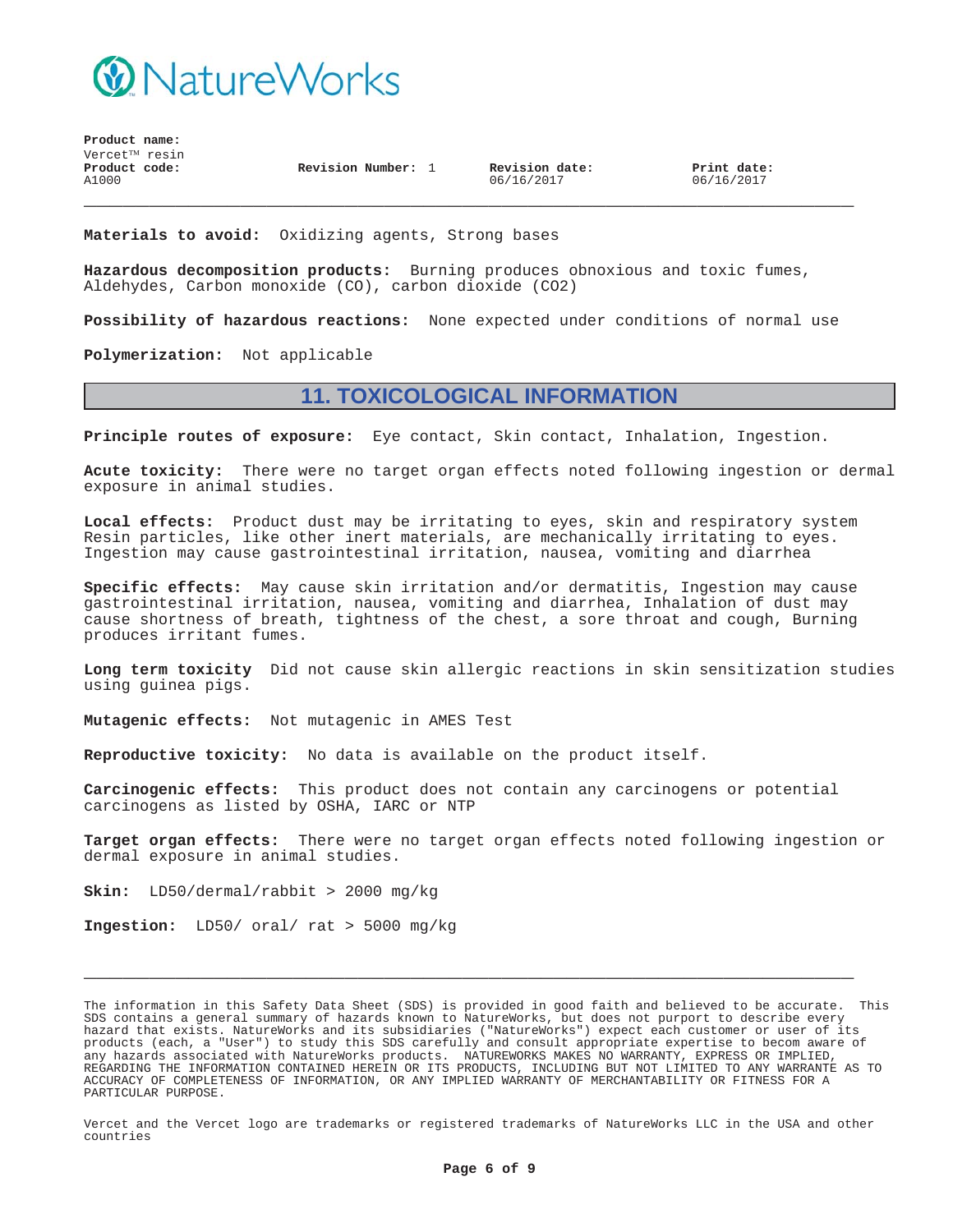

| $V$ ercet $^{TM}$ resin<br>Product code:<br>A1000 | Revision Number: 1 | Revision date:<br>06/16/2017 | Print date:<br>06/16/2017 |  |
|---------------------------------------------------|--------------------|------------------------------|---------------------------|--|
|---------------------------------------------------|--------------------|------------------------------|---------------------------|--|

**Product name:**

**Further information:** No information available

#### **12. ECOLOGICAL INFORMATION**

**Ecotoxicity effects:** EC50/72h/algae > 1100 mg/L

**Persistence and degradability:** Inherently biodegradable under industrial composting conditions

**Bioaccumulation:** Not expected to bioconcentrate or bioaccumulate.

**Mobility:** No data available

#### **13. DISPOSAL CONSIDERATIONS**

**Waste from residues / unused products:** In accordance with local and national regulations Should not be released into the environment Do not contaminate ponds, waterways or ditches with chemical or used container. Contact manufacturer.

**Contaminated packaging:** Empty remaining contents Do not re-use empty containers. Empty containers should be transported/delivered using a registered waste carrier to local recyclers for disposal.

THE COMPANY HAS NO CONTROL OVER THE MANAGEMENT PRACTICES OR MANUFACTURING PROCESSES OF PARTIES HANDLING OR USING THIS MATERIAL. THE INFORMATION PRESENTED HERE PERTAINS ONLY TO THE PRODUCT AS SHIPPED IN ITS INTENDED CONDITION

### **14. TRANSPORT INFORMATION**

**U.S. Department of Transportation (DOT): Proper shipping name:** None **Hazard class:** Not regulated **UN-No:** None **Packing group:** None **Hazardous substances (RQ):** None

**IMDG:**

**Proper shipping name:** None **Hazard class:** Not regulated

The information in this Safety Data Sheet (SDS) is provided in good faith and believed to be accurate. This SDS contains a general summary of hazards known to NatureWorks, but does not purport to describe every hazard that exists. NatureWorks and its subsidiaries ("NatureWorks") expect each customer or user of its products (each, a "User") to study this SDS carefully and consult appropriate expertise to becom aware of any hazards associated with NatureWorks products. NATUREWORKS MAKES NO WARRANTY, EXPRESS OR IMPLIED, REGARDING THE INFORMATION CONTAINED HEREIN OR ITS PRODUCTS, INCLUDING BUT NOT LIMITED TO ANY WARRANTE AS TO ACCURACY OF COMPLETENESS OF INFORMATION, OR ANY IMPLIED WARRANTY OF MERCHANTABILITY OR FITNESS FOR A PARTICULAR PURPOSE.

**\_\_\_\_\_\_\_\_\_\_\_\_\_\_\_\_\_\_\_\_\_\_\_\_\_\_\_\_\_\_\_\_\_\_\_\_\_\_\_\_\_\_\_\_\_\_\_\_\_\_\_\_\_\_\_\_\_\_\_**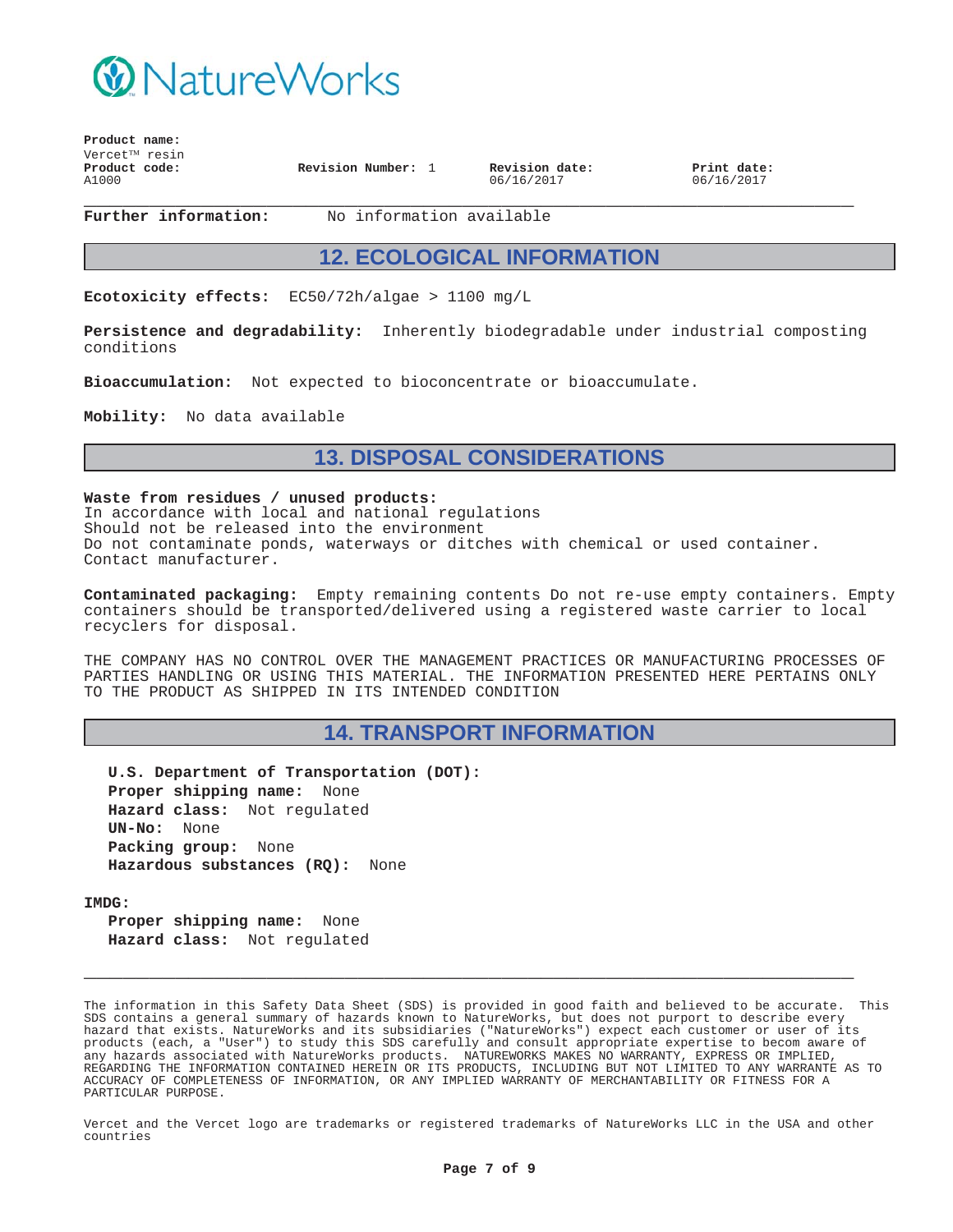

**Product name:** Vercet<sup>™</sup> resin **Product code:** A1000

**Revision Number:** 1 **Revision date:**

06/16/2017

**Print date:** 06/16/2017

**\_\_\_\_\_\_\_\_\_\_\_\_\_\_\_\_\_\_\_\_\_\_\_\_\_\_\_\_\_\_\_\_\_\_\_\_\_\_\_\_\_\_\_\_\_\_\_\_\_\_\_\_\_\_\_\_\_\_\_ UN/Id No.:** None **Packing group:** None

**ICAO/IATA:**

**Proper shipping name:** None **Hazard Class:** Not regulated **Packing group:** None

## **15. REGULATORY INFORMATION**

(not meant to be all inclusive - selective regulations represented)

Regulatory requirements are subject to change and may differ between locations. It is the User's responsibility to ensure that all activities comply with all federal, state or provincial and locals laws and regulations. The following specific information is made for the purpose of complying with numerous national, federal, state or provincial, and local laws and regulations. See other sections for health and safety information.

#### **U.S. REGULATIONS**

Sara 313 title III: Not Listed

**TSCA Inventory List:** Listed

#### **STATE REGULATIONS**

California Proposition 65: Not Listed

#### **INTERNATIONAL INVENTORIES**

**Canada DSL Inventory List :** Listed **REACH/EU EINECS List :** Components are in compliance with and/or are listed. **Japanese inventory (ENCS):**Listed **Australia (AICS):** Listed **Korean chemical inventory:** Listed **Phillipines (PICCS) inventory:** Contact NatureWorks for additional information. **China inventory of existing chemical substances list :** Listed

### **16. OTHER INFORMATION INCLUDING INFORMATION ON PREPARATION AND REVISION OF THE SDS**

**\_\_\_\_\_\_\_\_\_\_\_\_\_\_\_\_\_\_\_\_\_\_\_\_\_\_\_\_\_\_\_\_\_\_\_\_\_\_\_\_\_\_\_\_\_\_\_\_\_\_\_\_\_\_\_\_\_\_\_**

The information in this Safety Data Sheet (SDS) is provided in good faith and believed to be accurate. This SDS contains a general summary of hazards known to NatureWorks, but does not purport to describe every hazard that exists. NatureWorks and its subsidiaries ("NatureWorks") expect each customer or user of its products (each, a "User") to study this SDS carefully and consult appropriate expertise to becom aware of any hazards associated with NatureWorks products. NATUREWORKS MAKES NO WARRANTY, EXPRESS OR IMPLIED, REGARDING THE INFORMATION CONTAINED HEREIN OR ITS PRODUCTS, INCLUDING BUT NOT LIMITED TO ANY WARRANTE AS TO ACCURACY OF COMPLETENESS OF INFORMATION, OR ANY IMPLIED WARRANTY OF MERCHANTABILITY OR FITNESS FOR A PARTICULAR PURPOSE.